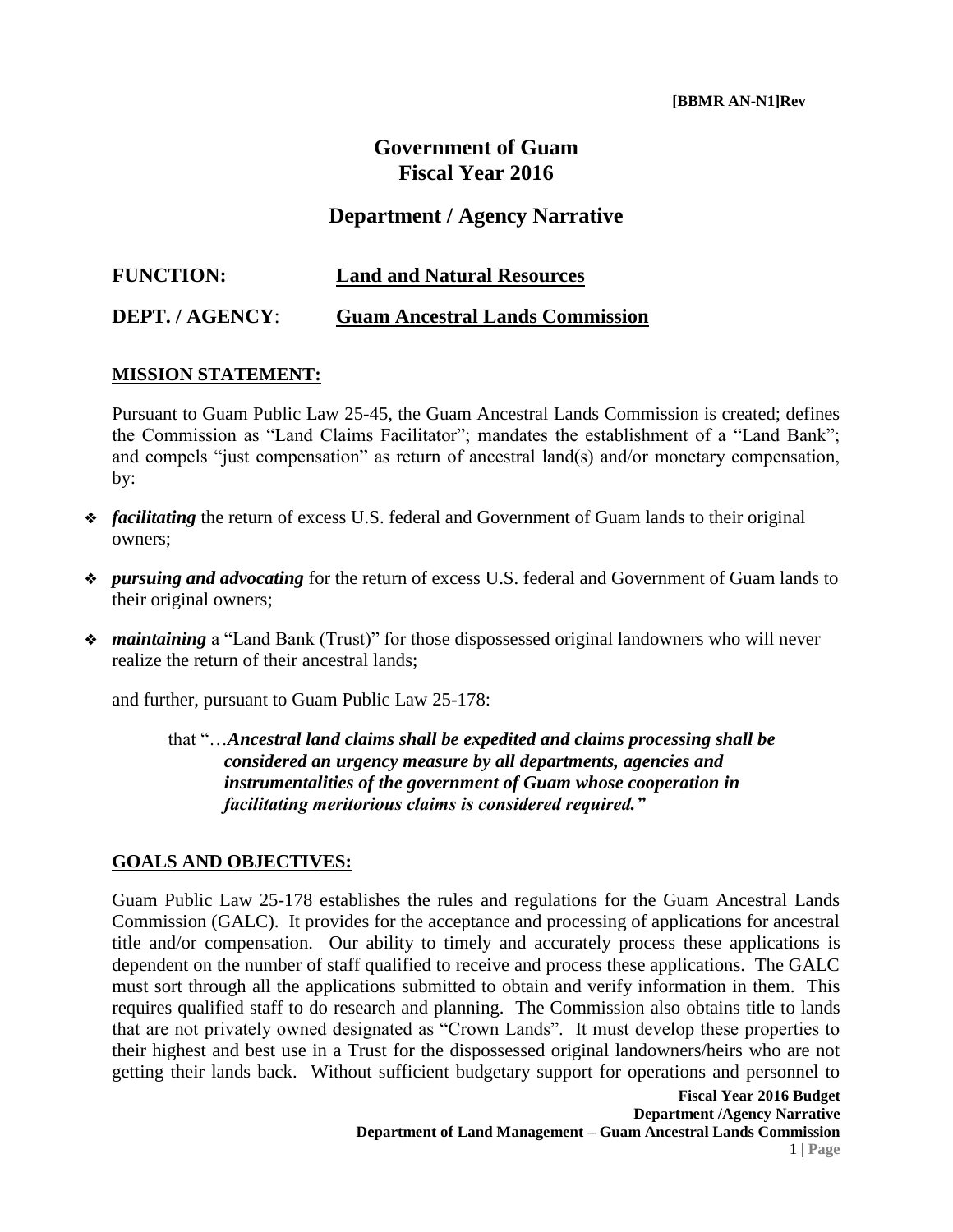conduct proper research, planning and development, we would not be able to accomplish our mission.

Ancestral Lands is a *special class of lands,* rooted in GOVERNMENT of GUAM'S stated policy in land return to the rightful original landowners/heirs.

The agency continues to expeditiously carry out its duties and functions with only one (1) classified and one (1) unclassified staff assisting the Executive Director and its Board.

The Board of Commissioners comprise of seven (7) members. Its mission is to facilitate and expeditiously return all excess U.S. federal and Government of Guam lands back to its original land owners. The Board was able to hold work sessions, public meetings, and Title Hearings with no compensation due to the moratorium on stipends.

The Commission continues its goal to conserve on supplies, energy (utilities), and to recycle more.

The following is a list of mandates governing the work and processes followed by the Guam Ancestral Lands Commission:

- 1. **P.L. 22-73:** requires Government of Guam to properly compensate landowners whose property has been taken for public use and to make an appropriation to the Governor's Office in connection therewith.
- 2. **U.S.P.L. 103-339:** returns 3200 acres of excess lands.
- 3. **P.L. 22-145:** returns 3200 acres of ancestral lands, surveying of these lands, and creation of "Land Survey Revolving Fund".
- 4. **P.L. 23-24:** to prohibit the Government of Guam from entering into cooperative agreements with respect to the so-called Wildlife Refuge administered by the U.S. Department of Interior at the property in the northern area of Guam that was formerly the U.S. Naval Facility and to prohibit the use of Government of Guam resources and personnel in any manner that could be construed as supporting continuous federal holding of such properties.
- 5. **P.L. 23-25:** designating the former Naval Facility lands at Ritidian Point as property of the Government of Guam, and to demanding that the Department of Defense return these excess lands to the rightful owners from which they were originally taken by force, deceit, and outright theft.
- 6. **P.L. 23-141:** returns 6500 acres of ancestral lands, surveying of these lands, and creation of "Land Survey Revolving Fund".
- 7. **P.L. 24-109:** Notice of Meetings.
- 8. **P.L. 25-45:** Enabling legislation creating the Guam Ancestral Lands Commission and defines "Land Claims Facilitator" and "Land Bank" and compels *"just compensation"* as return of ancestral land(s) and/or monetary compensation.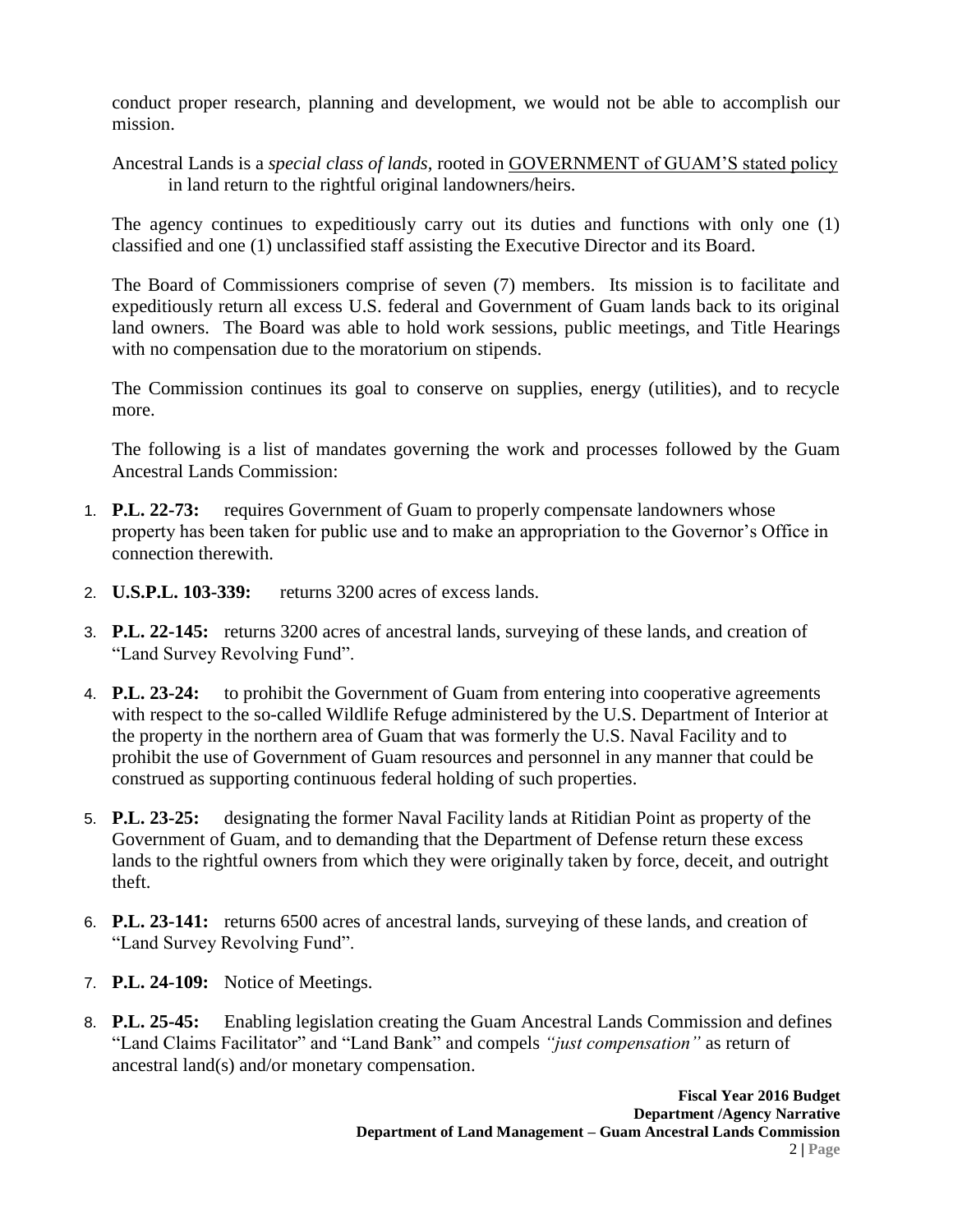- 9. **P.L. 25-107:** provides for administrative jurisdiction by National Park Service of undeveloped Government of Guam-owned lands within the boundaries of the War in the Pacific National Historical Park under certain conditions.
- 10. **P.L. 25-178:** GALC Rules & Regulations (overall) and regulates that: "..Ancestral land claims shall be expedited and claims processing shall be considered an urgency measure by all departments, agencies and instrumentalities of the government of Guam whose cooperation in facilitating meritorious claims is considered required".
- 11. **P.L. 25-180:** regulates quorum for Guam Ancestral Lands Commission.
- 12. **P.L. 26-25:** §4. Return of Land by Federal Government under GLUP 94.
- 13. **P.L. 26-36**, Section 3: Mandates that the Guam Ancestral Lands Commission establish the Land Bank Program by the end of Fiscal Year 2004.
- 14. **P.L. 26-100:** repealed Tiyan Trust and mandates the return of ancestral lands to original landowners from that identified as excess to airport needs, and to return those other Tiyan lands to original landowners that were under the jurisdiction of GEDCA, DPR, and GHURA.
- 15. **P.L. 27-113:** Transfers properties under the jurisdiction of the Department of Public Works that are located in *Tiyan*, alternatively known as the former Naval Air Station, Agana (Brewer Field), to the jurisdiction of the Guam Ancestral Lands Commission, by *adding* a new §80106 to Title 21, GCA.
- 16. **P.L. 28-68**, Section 75: Real Property Tax Moratorium on Returned Federal Excess Lands to Original Land Owners. *"A moratorium on the payment of real property taxes shall be in effect until tax year 2007"*
- 17. **P.L. 28-133:** An Act to Add a New Section 80105 to Title 21 GCA relative to Developing a Comprehensive Zoning Plan for Ancestral Lands. (b) A "Provisional Commission" was established to complete a comprehensive zoning plan for all properties and parcels under the jurisdiction of the Guam Ancestral Lands Commission.
- 18. **P.L. 28-150**, Section 75: Real Property Tax Moratorium on Returned Federal Excess Lands to Original Land Owners Continuation*. "Section 75 of Chapter IV of P.L. 28-68 is hereby amended to read: (b) Properties having no zoning designation after tax year 2007 due to their previous status as federal excess lands shall be subject to said moratorium on the payment of real property taxes until the property is designated a zone."*
- 19. **P.L. 29-25:** "An Act to Zone the previously Unzoned Lot Nos. 5328-5NEW-R2, 5328-R6NEW-R2 and 5328-6, All in the Municipality of Dededo to Light Industrial (M-1) Zone
- 20. **P.L. 29-61:** "An Act to *Amend* §§43201, 43202 and 43203 of Title 5, GCA, relative to Performance Reviews of Agency Heads."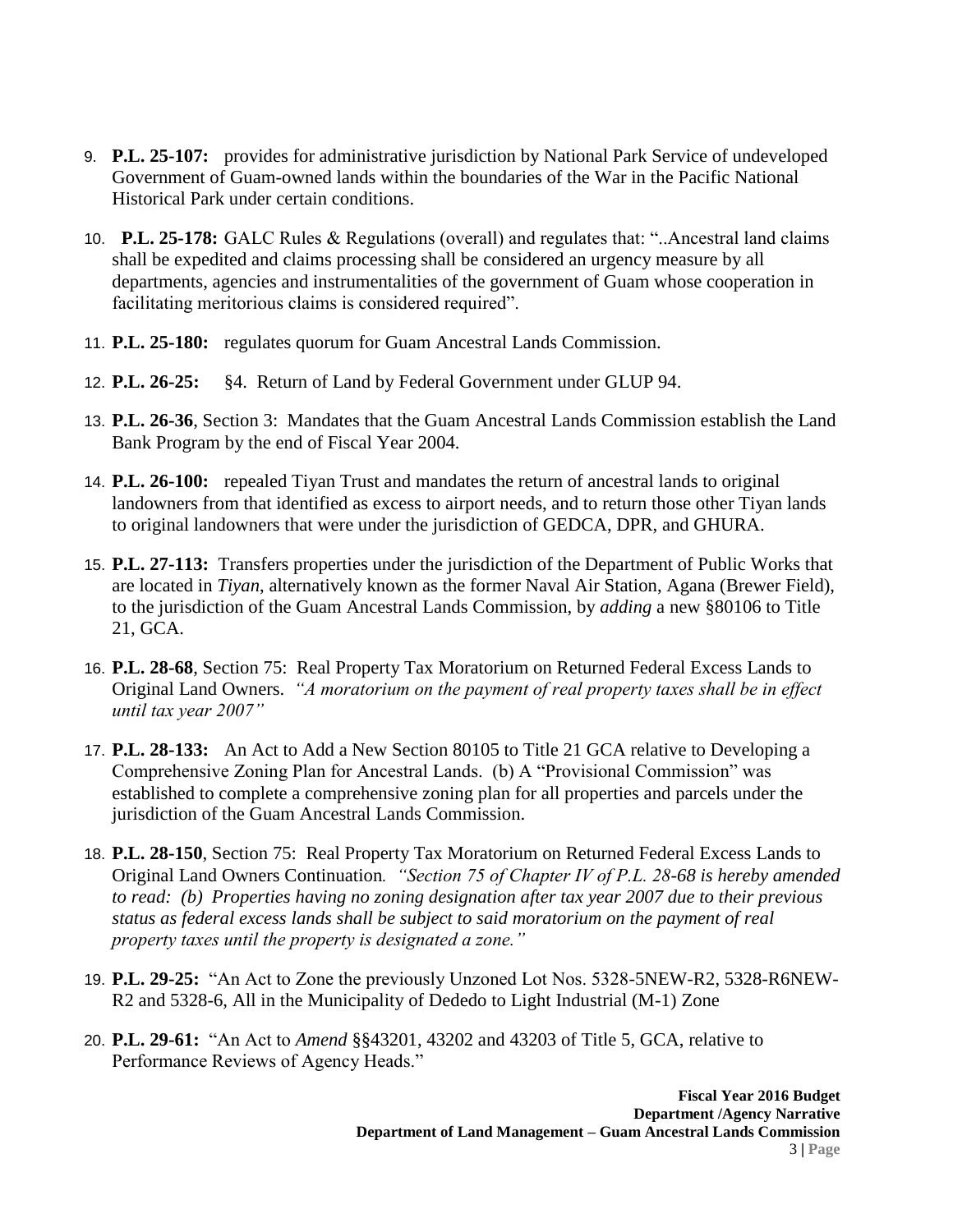- 21. **P.L. 29-88:** "An act relative to applying a Real Property Tax immunity for original landowners, their estates, or their heirs on the return of federal excess lands which shall be effective until such time free and direct access or use of the returned property is properly recorded with the Department of Land Management."
- 22. **P.L. 29-128:** An Act to Add a New Chapter 23 to Title 1, GCA, relative to creating *I Kumision Guahan Fine'nana* (The Guam First Commission) on the Military Mission in Guam; and to *Amend* §2105 of Title 4, Genders on Boards and Commissions"
- 23. **P.L. 29-135:** "An Act to Renumber §60907 and to add a new §60907 to Article 9, Chapter 60 of Title 21, GCA, relative to the Department of Land Management Building Construction Fund…"
- 24. **P.L. 29-145:** "An Act to Zone the previously Unzoned Lot Number 5327 in the Municipality of Dededo to Light Industrial (M-1) Zone"
- 25. **P.L. 29-151:** "An Act to *Add* a new Article 14 to Chapter 68 of Title 21 of the Guam Code Annotated, relative to the return of unused properties to their Rightful Owners and Heirs, and to cite the Act as *"The Return of Private Properties Act of 2008."*
- 26. **P.L. 30-237**: "An act to add a new Section 4120 to chapter 4 of title 5, Guam code annotated, relative to requiring government agencies to post their budgets on their websites."
- 27. **P.L. 31-01**: "Relative to the suspension of annuity payment from the defined benefit retirement plan."
- 28. **U.S.P.L. 106-504:** Guam's first right of refusal to federal excess lands.
- 29. **Executive Order 2002-13:** Creating task forces to support the missions of the Guam Ancestral Lands Commission and the Chamorro Land Trust Commission by the Department of Land Management.
- 30. **Executive Order 2002-19:** Ancestral land use and administration.
- 31. **Executive Order No. 2011-03**: Creation of the governor's peace (prevention and early intervention advisory community empowerment) council.
- 32. **12GCA, Chapter 72,** Land Claims Loan Revolving Fund.
- 33. **12GCA, Chapter 74,** Landowner's Recovery Fund

*Other personnel, procurement, and civil service mandates:*

- 34. **4GCA §4105 and Executive Order 96-24,** DOA Personnel Rules & Regulations
- 35. **5GCA Chapter 5,** Guam Procurement Act, Procurement Regulations
- 36. **Executive Order No. 2007-18:** Mandates all Government of Guam workplaces to be Tobacco-Free effective January 1, 2008.

**Fiscal Year 2016 Budget Department /Agency Narrative Department of Land Management – Guam Ancestral Lands Commission**  4 **| Page**